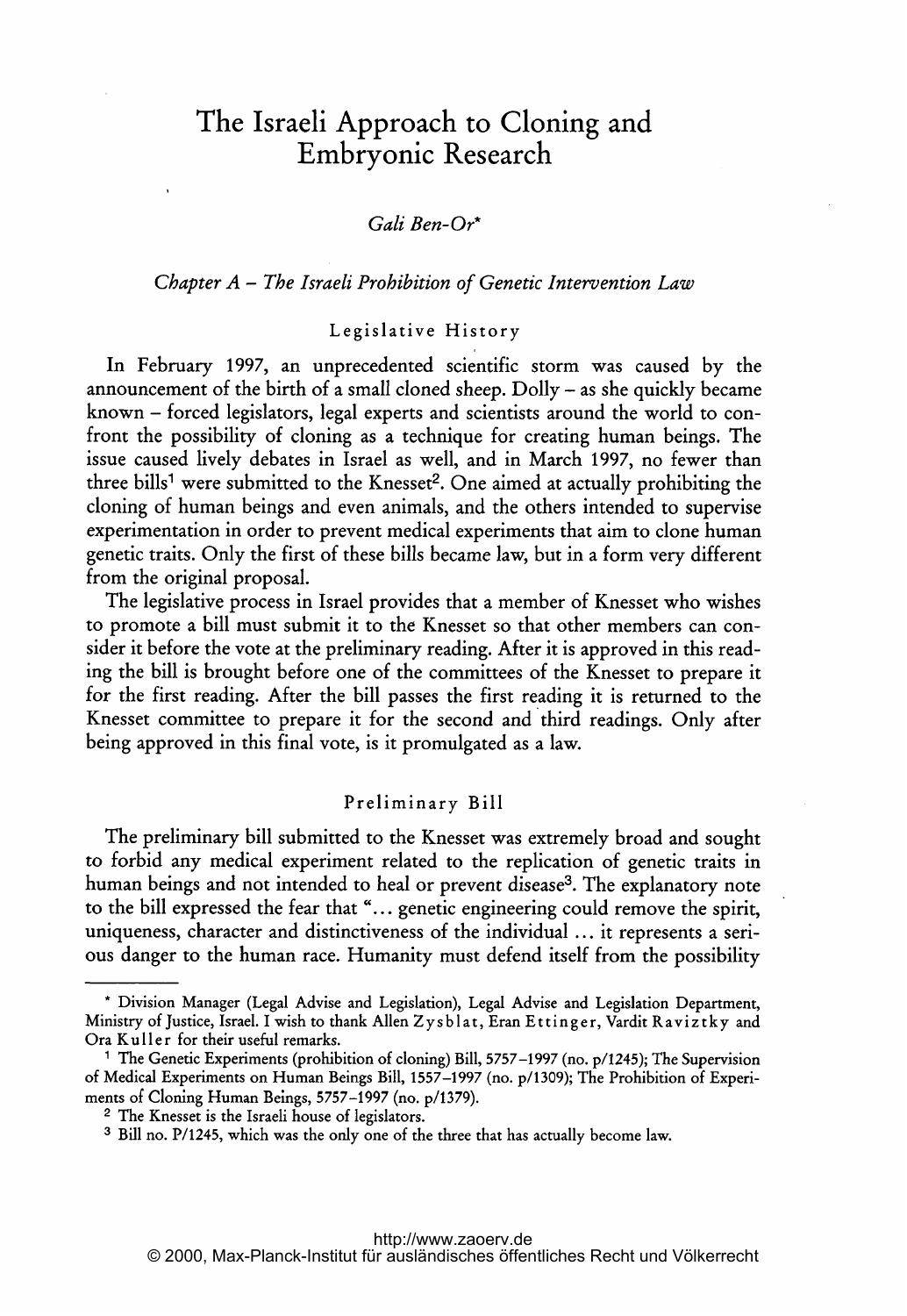of minting and replicating people, since such activity would endanger moral and ethical values of human foundation." The government, which at first objected to the spirit of the preliminary bill, eventually agreed to the legislative process being undertaken with coordination and cooperation of the relevant governmental ministries. Therefore, the bill passed the preliminary reading and was transferred to the Knesset's Special Committee for Scientific and Technological Research and Development (hereinafter: the "Scientific Committee") in preparation for the first reading. During the course of debates in the Knesset plenum, the member of the Knesset who initiated the bill announced his intention to find <sup>a</sup> way of regulating the issue so it would not harm research and it would permit research intended to benefit humanity.4

The bill covered very fundamental questions involving morality, research, science and society. Hence, numerous discussions were held in the Scientific Committee of the Knesset. Scientists, researchers, physicians, philosophers, rabbinical experts and legal experts were invited to express their opinions on the issue. Most of the researchers and physicians who took part in the discussions argued with ardour against legislative intervention in research that is promoting science. They stated that "what society needs to do today ... is not to prepare a broad, global prohibition on research for scientists, but to set out moral guidelines and limitations on the rules of the game for the coming millennium. ... We do not know how things will appear in another fifty years. Science will keep moving forward, that is its nature. Any answer to the question is an opening to another question, and so on *ad infinitum*. Therefore ... politicians must not, and cannot forbid science from advancing; and it would be better for all concerned: for science, politics and religion, if we work together - to coordinate and to cooperate with one another, whilst society prepares the guidelines for the researchers."5

One of the participants claimed that we are afraid of wrongful use of cloning technology, because "... Nazism and the Holocaust are <sup>a</sup> substantial part of our fear of cloning. The Nazis sought the improvement of the Aryan race. They destroyed not only people from other nations, but also Germans whom they thought to be defective. They destroyed Germans with Down Syndrome and invalids. We can imagine what Hitler would have done had today's genetic engineering been available to him. This is the scenario that we fear. It is not surprising that Germany, of all of the nations in the West, is the one to impose the harshest prohibitions on itself regarding genetic engineering."<sup>6</sup>

Whilst these discussions regarding cloning were taking place in the Knesset, <sup>a</sup> special meeting of the Scientific Committee was held at the offices of the Chief Rabbis of Israel. At this meeting, Knesset members sought the Halachic<sup>7</sup> opinion

<sup>4</sup> Divrei Ha'Knesset, 5758 (1998) 14 January 1998.

<sup>5</sup> Protocol of the meeting of the Scientific Committee, <sup>31</sup> March 1997.

<sup>&</sup>lt;sup>6</sup> Avinoam Reches, ibid.

<sup>7</sup> Halacha is the set of rules outlining religious Jewish law. In the process of legislation in the Knesset the position of Halacba is sought regarding legislative proposals, which can influence the wording and content of the provisions of the law finally promulgated.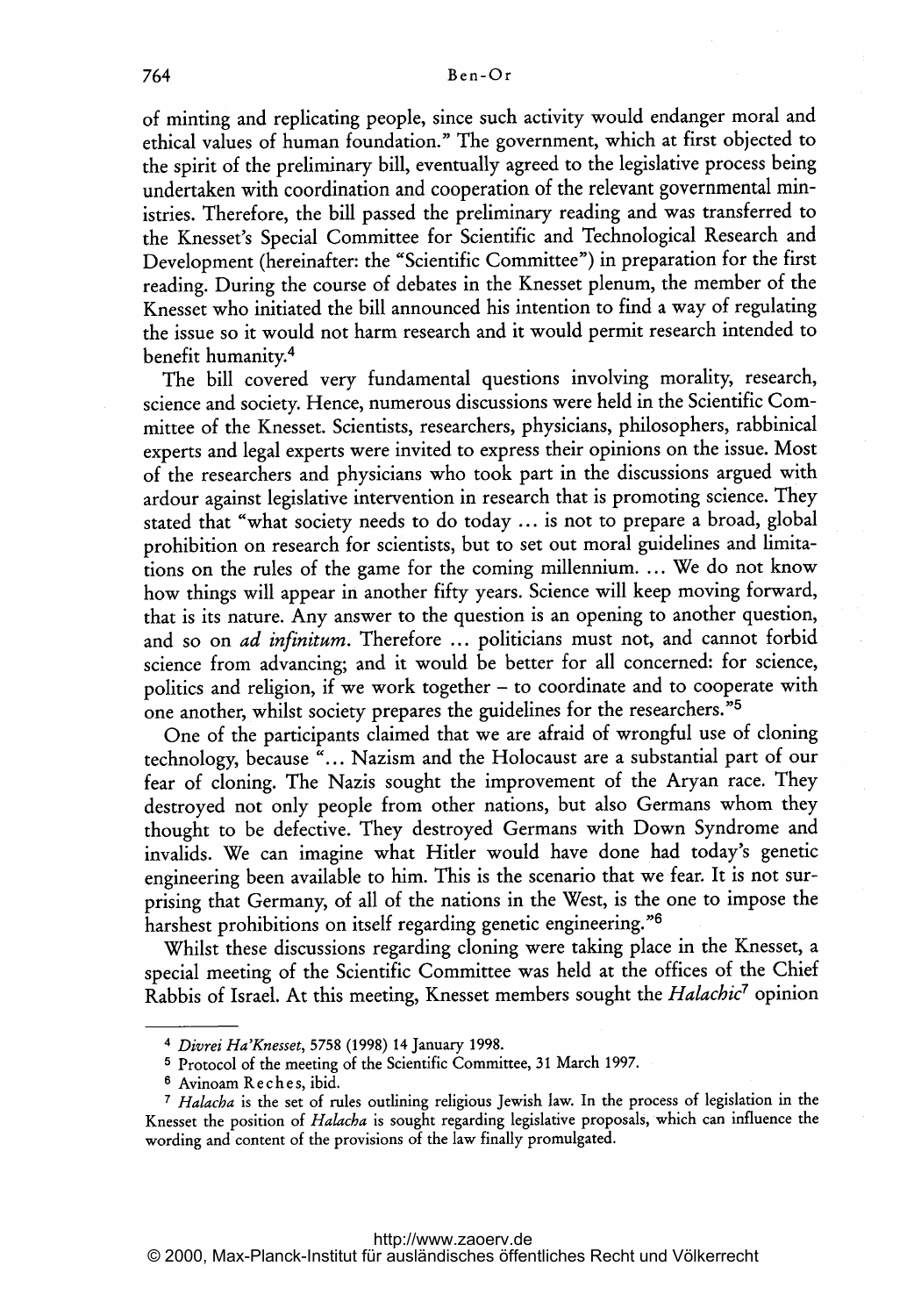on the question of cloning. The Rabbis made it clear that their view does not object to genetic treatment or genetic science; however, limitations and boundaries are necessary since the selectivity, which could be <sup>a</sup> consequence of cloning, could bring about <sup>a</sup> disaster: "referring to super-humans versus sub-humans, who should be annihilated, reminds us of those darkest days in human history. Therefore, every society, and especially the Jewish people who have experienced so much suffering, has to be aware of the dangers involved."<sup>8</sup> The Chief Rabbis emphasized that from the Halachic point of view there is an obligation to do the utmost to heal human beings. The pursuit of cloning, despite the healing and benefit that could be derived from it by humanity, seems to us today to be <sup>a</sup> portent for disaster and might bring about serious Halachic, ethical and human consequences.

After lengthy debate both within and outside the Knesset among scientists, researchers, legal experts and legislators, <sup>a</sup> new form of the bill was drafted under the name of A bill for the Prevention of Genetic Intervention (Human Cloning and Genetic Manipulation of Reproductive Cells), 5758-1998.9

The purpose of the wording of the draft was to carefully avoid having the law become a stumbling block to the advancement of research in Israel, an argument raised at the beginning of the legislative process.

#### The Provisions of the Law

#### The Purpose of the Law

The Prohibition of Genetic Intervention (Human Cloning and Genetic Manipulation of Reproductive Cells) Law 5759-1999 came into force on January 7, <sup>199910</sup> (hereinafter: the "Prohibition of Genetic Intervention Law"). The purposeclause states that:

"The purpose of this Law is to determine <sup>a</sup> prescribed period of five years during which no kind of genetic intervention shall be performed on human beings in order to examine the moral, legal, social and scientific aspects of such kinds of intervention and the implications of such intervention on human dignity."

Due to the fact that science tends to advance faster than law and the legislator, the Knesset thought it proper for the law to remain in force for <sup>a</sup> period of only five years. This was meant to prevent the Israeli legislative code from including an archaic law that might no longer be relevant in the near future. Thus, the Prevention of Genetic Intervention Law is in fact <sup>a</sup> "temporary order". The period of five years was set in accordance with the recommendations of <sup>a</sup> report submitted

<sup>8</sup> Ibid. (note 5).

<sup>9</sup> Bill no. 2741, 5758 (1998) 20 July 1999, 482. The Bill passed the first reading in the Knesset on <sup>2</sup> November 1998, and the second and third readings on 29 December 1998.

<sup>10</sup> The Book of Laws 1697, 5759, <sup>7</sup> January 1999, 47.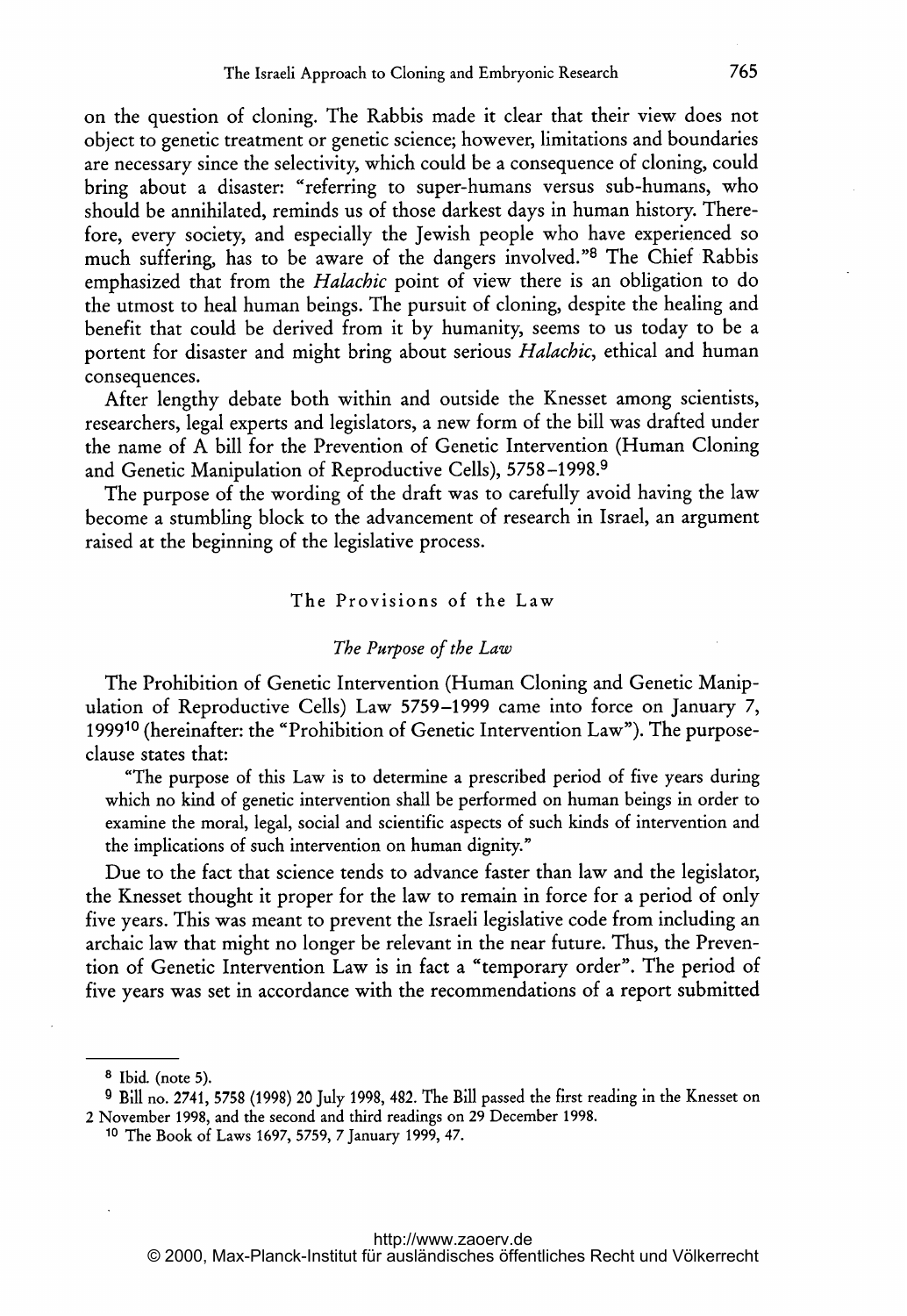to the President of the USA by the National Bioethics Advisory Commission on "Human Cloning". The report recommended, *inter alia*, the declaration of a moratorium on the transfer of federal funds for research in cloning and <sup>a</sup> review of the issue at the end of three to five years in order to examine whether there is still <sup>a</sup> need for the prohibition. The report emphasized the importance of further public deliberation on the subject.

The purpose-clause also states that during this period <sup>a</sup> thorough examination of the moral, legal, social and scientific aspects of those acts of intervention and their consequences on human dignity will be made. This wording stating the necessity for examination of the consequences of cloning on human dignity, rather than stating categorically that such an act is in contravention of human dignity, was consciously selected. That was in order to avoid the wording used in the Universal Declaration on the Human Genome and Human Rights, made by UNESCO in November 1997, which stated that cloning is <sup>a</sup> practice that contravenes human dignity.11 The Israeli legislator did not want to determine categorically, at this stage that it does.

The requirement of using <sup>a</sup> time-frame for the prohibition in order to examine the consequences of genetic intervention is expressed in section <sup>4</sup> of the law, which states that the Advisory Committee<sup>12</sup> is to pursue developments in medicine, science and biotechnology in the area of genetic experiments on human beings. The Advisory Committee is to submit <sup>a</sup> report to the Minister of Health once <sup>a</sup> year advising the Minister on the matters set out in the law and making recommendations regarding the force of the prohibitions set out in the law. The first report required by the law will soon be submitted.

## Prohibited Genetic Intervention

Section <sup>3</sup> of the law defines prohibited genetic intervention. The law states that during the term of its validity "no person shall perform any act of intervention in the cells of any person for one of the following purposes", setting out two types of prohibited activity. The first of these is "human cloning", defined in the definitions section of the law as "the creation of <sup>a</sup> complete human being, chromosomally and genetically absolutely identical to another person or fetus, living or dead". The second act prohibited by the law is "causing the creation of <sup>a</sup> person by use of reproductive cells that have undergone <sup>a</sup> permanent intentional genetic modification (Germ Line Gene Therapy)".

The definition of the term "human cloning" was chosen intentionally and contrasts with various bills proposed around the world that set out an express prohi-

<sup>11</sup> Universal Declaration on the Human Genome and Human Rights, United Nations Educational, Scientific and Cultural Organisation, Paris, 11 November 1997. Note that the Israeli representative expressed objection to the wording of the declaration that stated that cloning was a practice that contravened human dignity, <sup>a</sup> view which was shared by representatives of other countries as well.

<sup>&</sup>lt;sup>12</sup> The Supreme Helsinki Committee appointed pursuant to the National Health (Medical Experiments on Humans) Regulations, 5741-1980 Regulation code 4189, 5741 (11 December 1980), 292.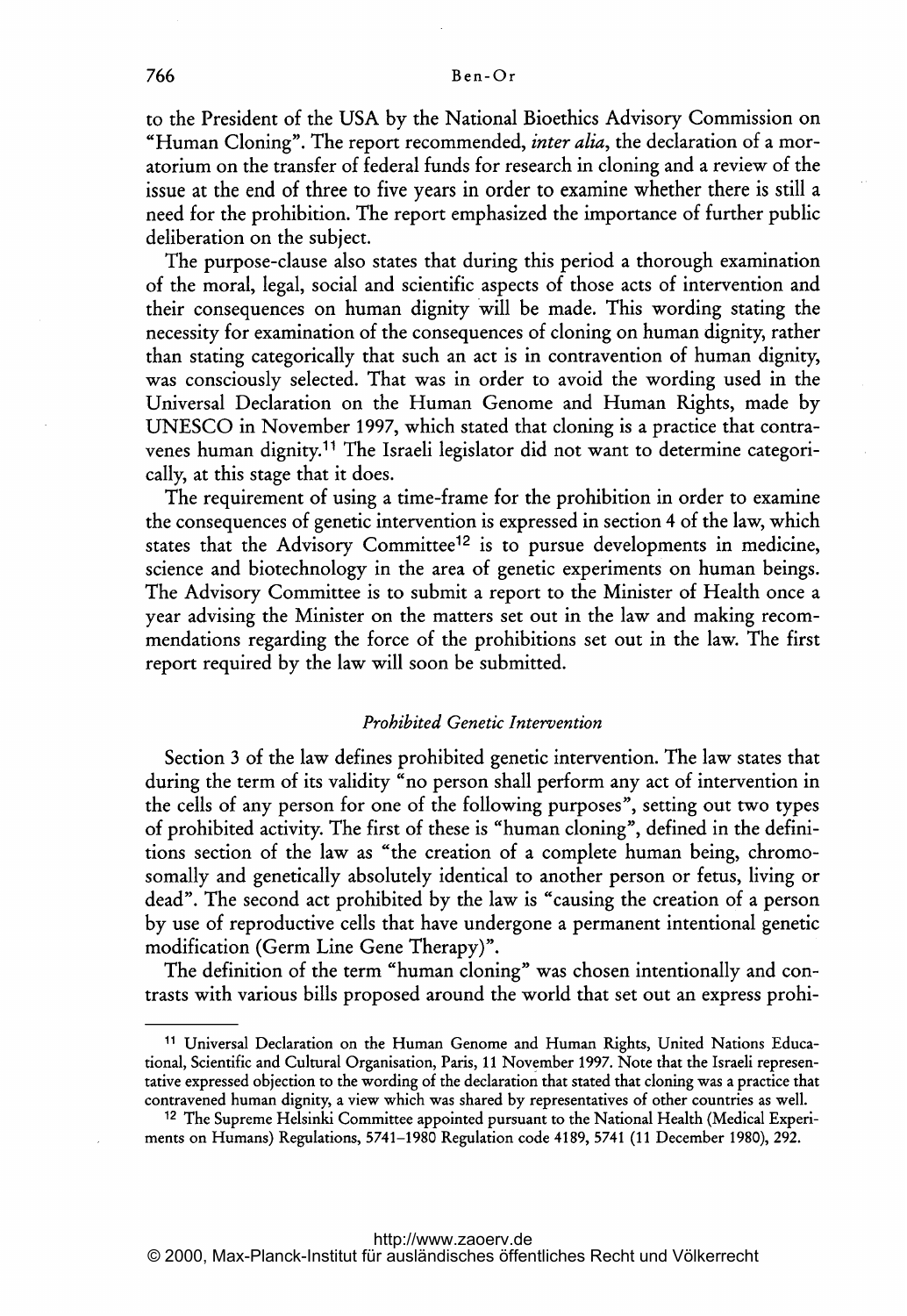bition of particular techniques.13 The Prohibition of Genetic Intervention Law intends to set up <sup>a</sup> wider definition prohibiting any human cloning technique, irrespective of the specific scientific technique used. That is to say that what is important is not the way in which cloning is achieved, but the very fact of cloning. The purpose was to prevent <sup>a</sup> situation in which <sup>a</sup> new technique might bypass the prohibition that the law seeks to prescribe. Apart from the prohibition on cloning, the law also sets out <sup>a</sup> prohibition on germ line gene therapy, that is, the use of altered reproductive cells that could influence coming generations. This prohibition was added to the law, after one of the participants in the drafting session pointed out the following problem: The Law seeks, on the one hand, to prohibit human cloning, although cloning in general is an extremely inefficient technique that has not been used in respect to human beings, while on the other hand, the law does not prohibit the possibility of creating human beings using cells that have undergone genetic manipulation, although this technique is in the advanced stages of research and could influence the genetic structure of coming generations.14

To enable the law to advance at the same rate as scientific developments and not prevent them, <sup>a</sup> unique mechanism was set up in section <sup>5</sup> of the law, empowering the Minister of Health to make regulations permitting certain types of genetic intervention even though they were originally prohibited. Here too, the legislature sought to prevent Israel from lagging too far behind other enlightened countries because of this law, and to enable acts that are considered desirable and acceptable in other parts of the world to be performed in Israel as well. The Minister may permit such acts after consulting with the Advisory Committee, and he may set out conditions for the grant of such permits. The law provides that an act permitted under this section requires the receipt of <sup>a</sup> permit in advance. Criminal penalties of two-years' imprisonment have been set for breach of provisions of the law.

It should be emphasized that the main purpose of the Prohibition of Genetic Intervention Law is declaratory. Neither the Member of Knesset who initiated the law nor the Knesset intended to promulgate <sup>a</sup> law that would be used daily. As declared by scientists before the Knesset, there are no experiments taking place in Israel aimed at cloning human beings. The main intention of the law was to declare that at this stage, prior to examining fully all moral, legal, social and scientific aspects, the cloning technique does not seem to the Israeli legislature to be a proper and desirable method of bringing children into the world. The purpose of the law was to declare, both inwardly and outwardly, that Israel is one of those countries that has prohibited cloning.

 $13$  Most of the bills specify the technique used to create Dolly – somatic cell nuclear transfer.

<sup>14</sup> This prohibition is inspired by the Additional Protocol to the Convention for the Protection of Human Rights and Dignity of the Human Being with regard to the Application of Biology and Medicine on the Prohibition of Cloning Human Beings, <sup>12</sup> January 1998. It is also influenced by the provisions of the first clause of the UNESCO declaration (see note <sup>11</sup> above), which stated that genetic material is the heritage of humanity.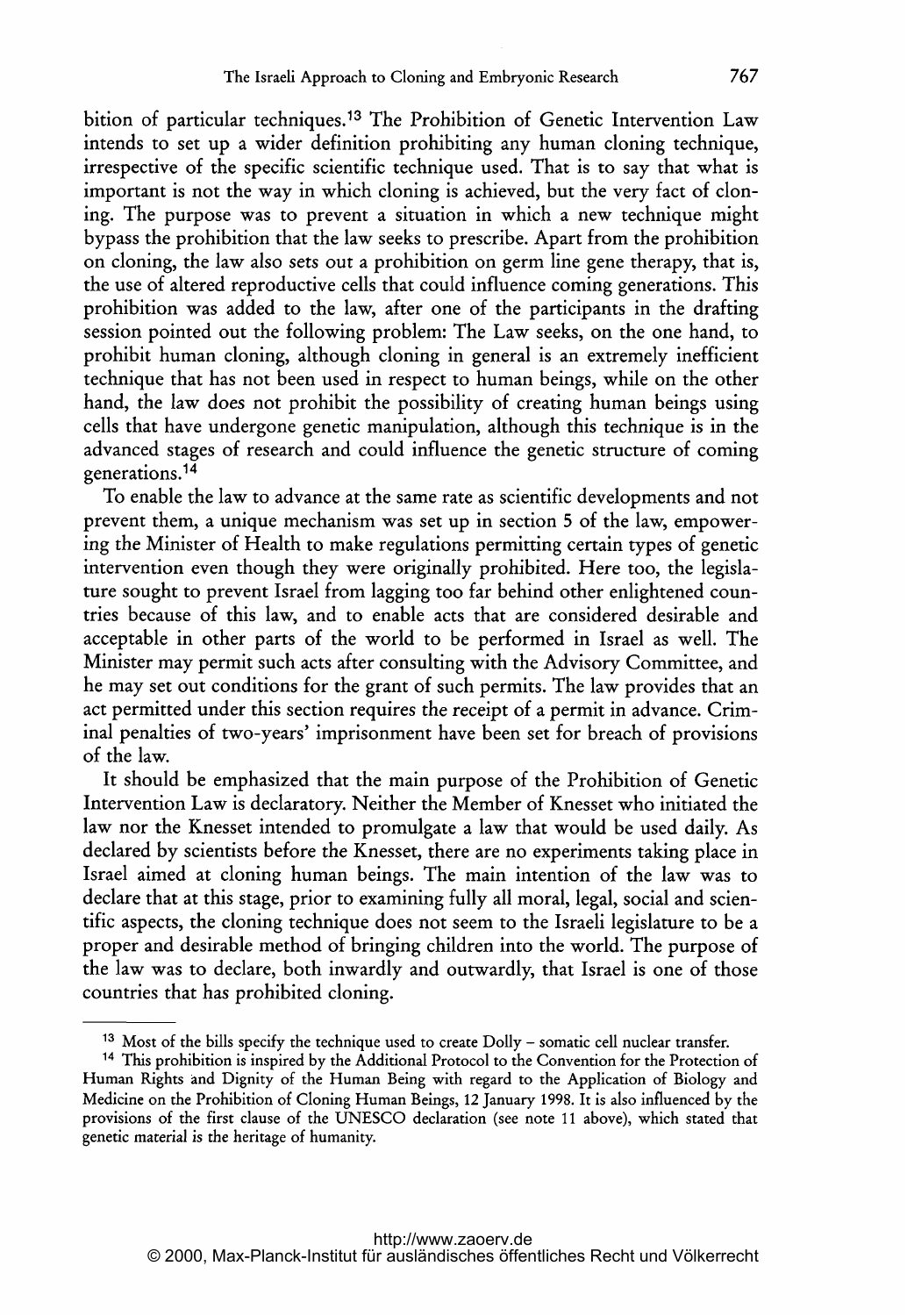As can be seen from the above survey, the Prohibition of Genetic Intervention Law contains no provisions outlawing embryonic research. Rather the law aimed at prohibiting any act of genetic intervention intended to clone <sup>a</sup> human being. Therefore, acts of genetic intervention for purposes of experimenting or tissue cloning should not be prohibited by the law. For instance, research on creating organs or tissue for transplants, or research on medical or nutritional applications that makes use of cloning technology, will not be prohibited. A liberal interpretation of the provisions of the law could enable the undertaking of preliminary research regarding cloning, so long as the purpose is not the creation of <sup>a</sup> whole human being.

# Chapter B - Embryonic Research in Israel

#### Legislation

Embryonic research is <sup>a</sup> very sensitive topic. It is research involving cells that have the potential to become <sup>a</sup> whole person. Scientists, ethicists and religious leaders refer to these cells with almost holy reverence. But the more genetic and medical research develop, the more we discover what an enormous amount of knowledge can be derived from experimentation on these embryonic cells.\* The aim of the research is to advance our understanding of the early development of embryos, their differentiation mechanism and mitosis. This information will enable us to create many tools and solutions for various issues in the fields of medicine and health. Such understanding could assist in healing cancer or in promoting the use of embryonic stem cells for certain purposes such as creating tissue or organs. A mature human being has stem cells in the brain, liver, muscles and bone marrow, but the number of such cells in those tissues is limited, and therefore it is difficult to locate them. On the other hand, embryonic stem cells are noted for their number and versatility.

In many countries around the world, the entire issue of research, and embryonic research in particular, is subject to laws, regulations and ethical rules. In Israel there are at present only the regulations regarding experiments on human beings.15 The Experiments on Human Beings Regulations adopted the Helsinki Declaration of 1964, as amended in Tokyo in 1975. They make no special reference to embryonic research. The Regulations set out procedures for the grant of <sup>a</sup> permit to perform experiments on human beings in accordance with the provisions of the Helsinki Declaration.

Specific provisions regarding reproductive cells may be found in the National Health (In Vitro Fertilization) Regulations, 5747-1987 (hereinafter: the "IVF Reg-

<sup>15</sup> (Note 12). Note that the Experiments on Humans Regulations use the term "medical experiment" (defined in clause <sup>1</sup> of the Regulations), whilst the Helsinki Declaration, to which the Regulations refer, uses the term "bio-medical research", which is <sup>a</sup> broader term.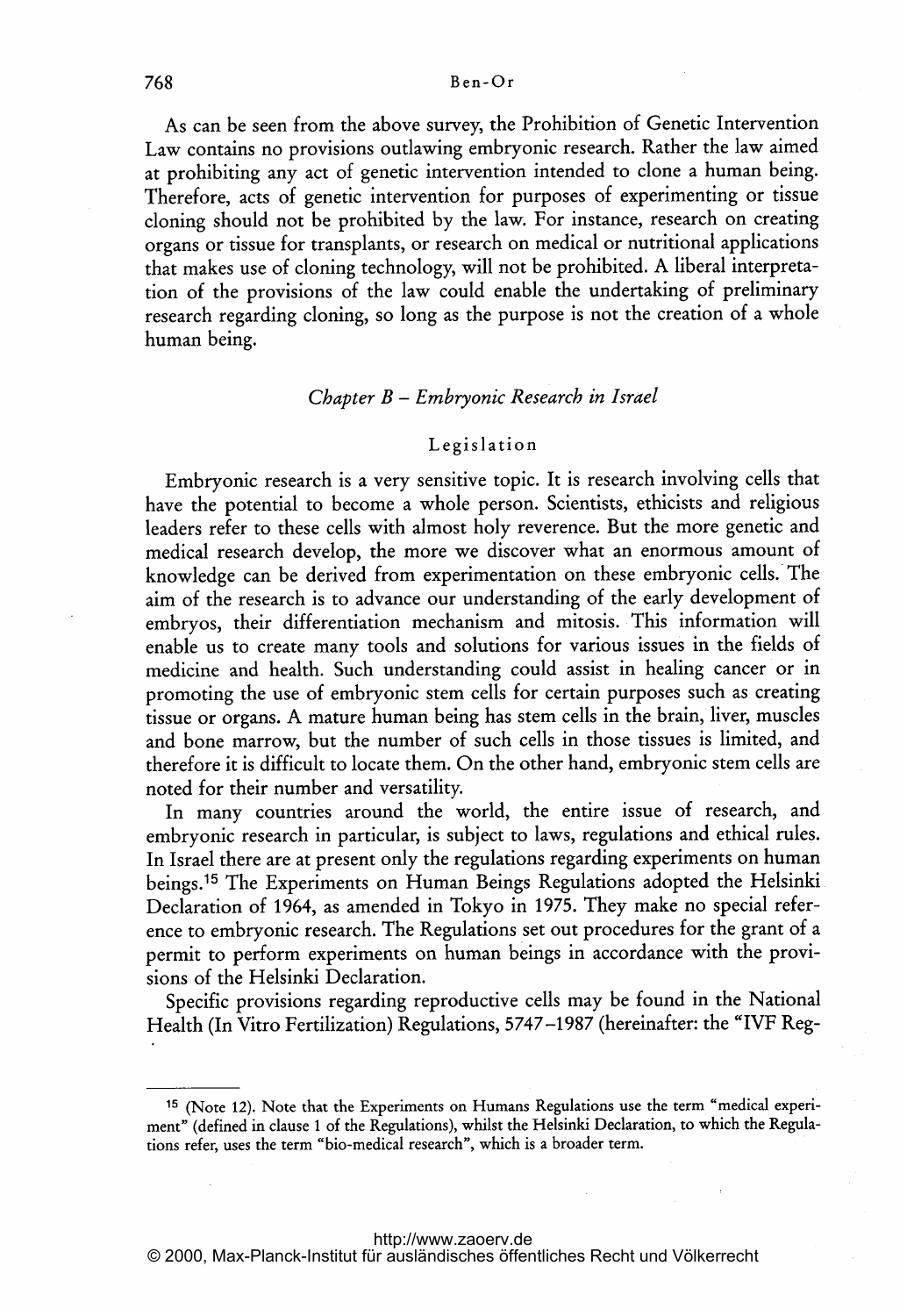ulations").16 Clause <sup>3</sup> of the IVF Regulations provides that an ovum may be extracted "only for the purpose of IVF and its implantation after fertilization." That is, an ovum may not be extracted for the purpose of research. Note that these regulations do not contain any express provisions regarding research.

#### Recommendations for the Amendment of Legislation

The issue of research on embryos was dealt with in Israel by the Public and Professional Committee appointed by the Minister of justice and the Minister of Health, in June 1991, in order to examine all aspects of the question of extra-corporal insemination, including the question of surrogacy agreements. The Committee's report was published in July <sup>1994</sup> (hereinafter: the "Aloni Committee Report").17

The Aloni Committee recommended that decisions regarding the use of frozen embryos - donations to other patients or to medical research - should be made by the patients themselves for the custody period set out in the Regulations, that is, by the couple from whom the reproductive cells used in making the embryos were extracted.18 As far as embryonic research is concerned, the Committee recommended setting <sup>a</sup> limitation in the law of <sup>14</sup> days to enable such research, as is done in many countries. At the end of this period, the Committee recommended destroying the embryos and prohibiting any other use of them.

In respect of other norms implemented in other countries, such as the prohibition of creating embryos for research, the provision of <sup>a</sup> permit for use of surplus embryos that will not otherwise be used, or limitations on research on embryos, the Committee preferred not to take <sup>a</sup> stance. These matters were left to the discretion of the Supreme Committee - the Helsinki Committee, which is authorized under the Experiments on Human Beings Regulations to allow genetic experiments in human beings and experiments relating to non-natural fertilization of women.<sup>19</sup>

The Aloni Committee's conclusions were submitted to the Minister of Health and the Minister of justice. To date, however, they have not been fully turned into legislation either in respect of IVF in general or in respect of embryonic research, that is apart from the question of surrogacy agreements.<sup>20</sup>

The Israeli Ministry of Health is preparing <sup>a</sup> Scientific Research on Human Beings Bill that is to be submitted to the Knesset in the coming months. However, at present, the bill does not contain any special provisions regarding embryonic research.21

<sup>16</sup> Regulation Code 5035, 5747, <sup>11</sup> June 1987, 978.

<sup>17</sup> Report of the Public-Professional Committee to Examine the Issue of Extra-Corporal Insemination, headed by the Emeritus Judge Shaul Aloni Uerusalem, 5754-1994), Ministry of justice.

<sup>18</sup> Aloni Committee Report, 34, para. 6.6.

<sup>&</sup>lt;sup>19</sup> Ibid., 52, para. 8.7.

<sup>20</sup> The Surrogacy Agreements (Approval of Agreement and Status of Newborn Child) Law, 5756-1996, which came into force on <sup>17</sup> March 1996, adopted some of the recommendations of the Aloni Committee Report regarding surrogacy agreements.

<sup>21</sup> Scientific Research on Human Beings Law Memorandum, 5758-1998 (Ministry of Health).